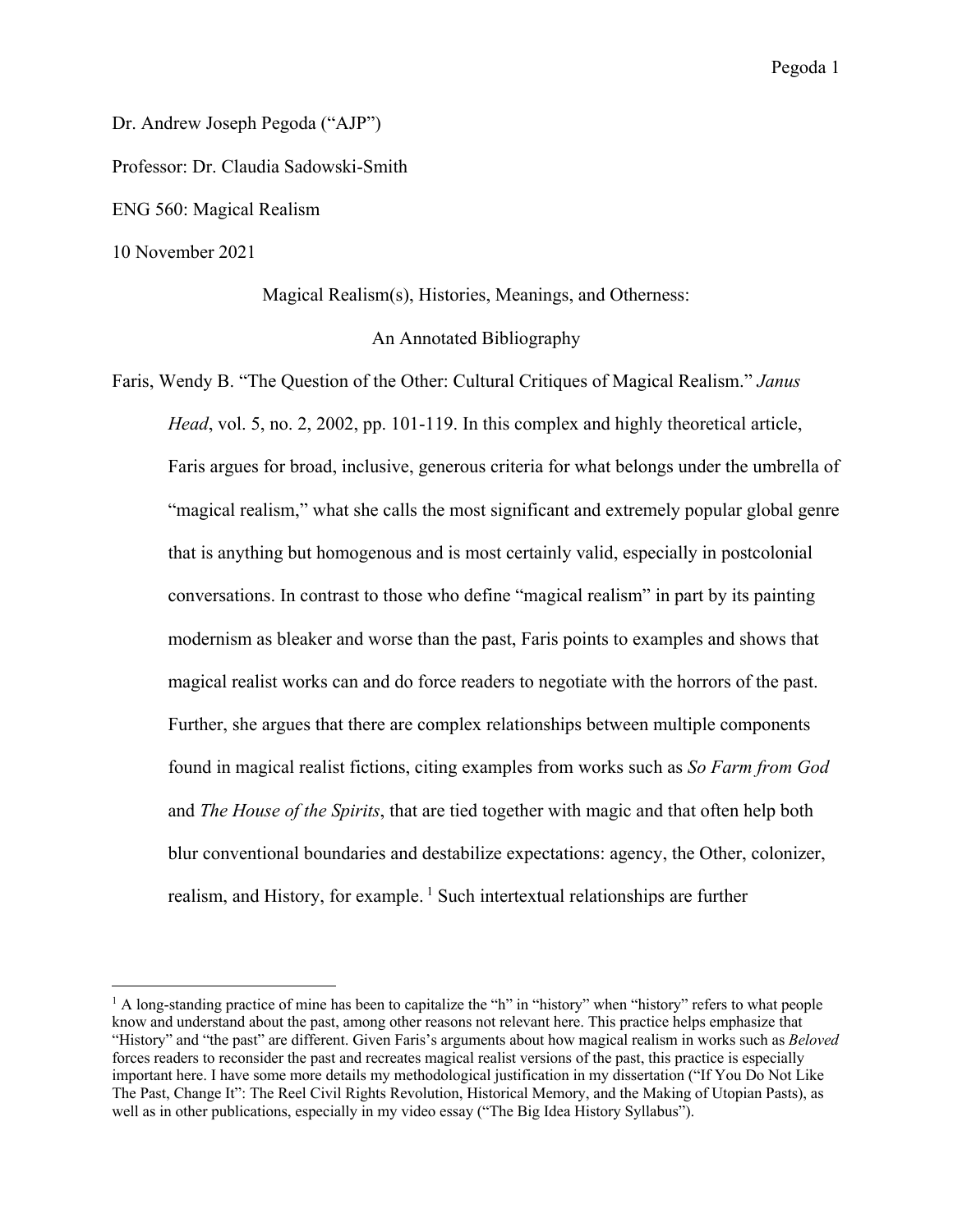complicated by magical realism being both a mode initially spread by those with power and a mode adapted by those without such privilege.

Upstone, Sara. "Magical Realism and Postcolonial Studies: Twenty-First Century Perspectives." *Journal of Commonwealth & Postcolonial Studies*, vol. 17, no. 1, 2011, pp. 153-163. Upstone concisely traces the historiography of how scholars have connected the treads of magical realism and postcolonialism and looks at recent uses of magical realism, concluding that magical realism has become an important and influential mode ("mode" instead of "genre" is key to her argument) used in mediums far beyond the novel and that address more than issues related to colonialism. In particular, she argues that the pressures of and oppressions from imperialism, white supremacy, capitalism, and patriarchy impact everyone across the globe, and this impact frequently has valid and significant expressions in recent literature ("literature" defined broadly to encompass autobiography, canvas painting, and film, for example). <sup>2</sup> "Postcolonial fiction" and "magical realism" can no longer be used interchangeably, Upstone says. She also argues that there continue to be gaps in scholarly literature, especially when it comes to basic accessible material about what magical realism itself is and when it comes to the dearth of scholarship that grapples with religion and its relationships to magical realism versus realism. Upstone also argues that critics of magical realism need to abandon the gaze that (still) exoticizes and privileges certain types of magical realism by Othered authors.

Warnes, Christopher. "Magic and Otherness." *Magical Realism and Literature*, edited by

Warnes and Kim Anderson Sasser, Cambridge UP, 2020, pp. 13-29. In this fascinating

<sup>&</sup>lt;sup>2</sup> My ordering of the oppressions, paraphrased and synthesized from Upstone's article, outlined earlier in this sentence is a nod to bell hooks (neé Glora Jean Watkins) and her concept of Imperialist White Supremacist Capitalist Patriarchy, which I have expanded to Imperialist White Supremacist Capitalist (Heteronormative Ableist Theistic) Patriarchy in my publications.